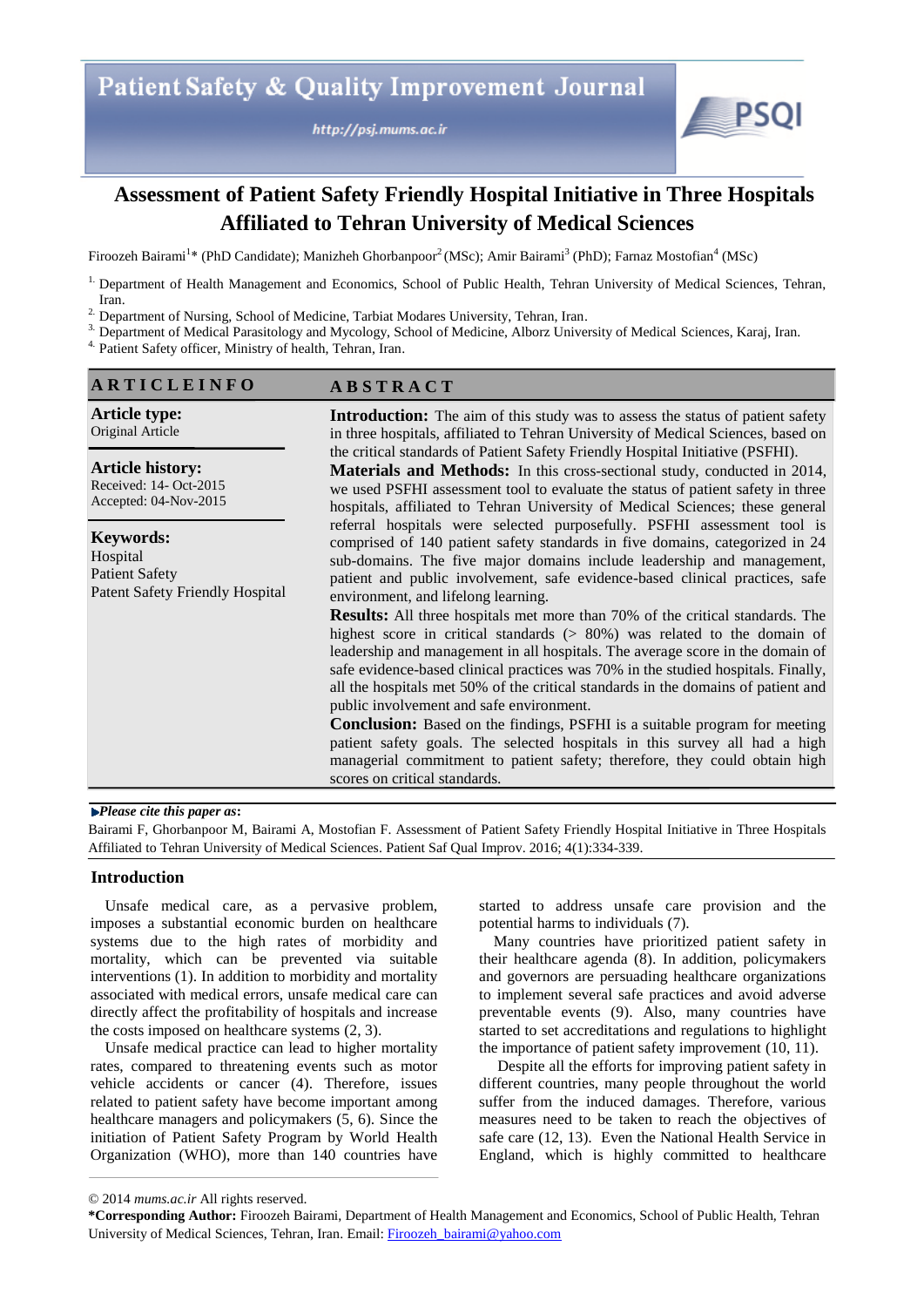quality and safety, needs to improve patient safety and quality of care (14, 15).

Evidence shows that progress in eradicating medical errors does not match the invested financial resources and efforts (9). The major reason behind the failure of healthcare systems regarding patient safety improvement is the absence of systematic assessment and monitoring (16).

Therefore, in major healthcare systems, a wide range of actions should be taken to recognize and handle the potential risks (8).Various studies have assessed patient safety-related issues in developed countries (16-23), whereas a limited number of studies have been conducted in developing countries (24-28). To address the problems associated with patient safety, the WHO Eastern Mediterranean Regional Office (EMRO) started the Patient Safety Friendly Hospital Initiative (PSFHI) in 2007.

In general, PSFHI is a program designed to assess the commitment of hospitals to patient safety.

In Iran, PSFHI was first launched in 2011. In the first phase, the program was implemented in ten selected hospitals as a pilot program.

In the second phase, many other hospitals added the program to their agenda.

Tehran University of Medical Sciences (TUMS), which is one of the most important medical universities in the country, implemented the program in an affiliated hospital in the first phase. In the second phase, safety issues were highlighted through implementing PSFHI in the majority of affiliated hospitals.

In this study, we aimed to evaluate the status of PSFHI in three hospitals, affiliated to TUMS, and to assess the status of patient safety in these hospitals, based on PSFHI critical standards.

In this cross-sectional study, which was conducted in 2014, we used PSFHI assessment tool to evaluate the status of patient safety in the selected hospitals. PSFHI assessment tool is comprised of 140 patient safety standards in five domains, categorized in 24 subdomains.

The five domains include leadership and management, patient and public involvement, safe evidence-based clinical practices, safe environment, and lifelong learning. The standards are categorized as critical (n=20), core (n=90) and developmental (n=30).

The details of 140 standards are presented in Table 1.

Critical standards are the mandatory standards to which hospitals need to comply in order to be enrolled in PSFHI. Core standards are an essential set of standards to which hospitals should adhere to ensure patient safety.

It is not mandatory to meet 100% of the core standards in order for a hospital to be registered in PSFHI; however, the percentage of fulfilled standards determines the level of patient safety attained. Finally, developmental standards are the requirements for a hospital to enhance the level of safe care (29).

A team comprised of patient safety experts from TUMS and Ministry of Health applied the assessment tool by reviewing the documents related to each standard, interviewing the key respondents (including the hospital staff and patients), and directly observing the process of care provision during patient safety tours.

In this paper, we assessed the critical standards in three hospitals, affiliated to TUMS (Table 2). All these general and referral hospitals were selected purposefully. The hospitals were named A, B, and C to maintain the confidentiality of the data. Hospitals A, B, and C are equipped with 113, 194, and 520 beds, respectively.

#### **Materials and Methods**

**Table1: Patient Safety Friendly Hospital Initiative (PSFHI) standards**

| <b>Domains</b>                            |          | <b>Total</b> |               |     |  |
|-------------------------------------------|----------|--------------|---------------|-----|--|
|                                           | Critical | Core         | Developmental |     |  |
| A. Leadership and management              | 9        | 20           | 7             | 36  |  |
| B. Patient and public involvement         | 2        | 16           | 10            | 28  |  |
| C. Safe evidence-based clinical practices | 7        | 29           | 8             | 44  |  |
| D. Safe environment                       | 2        | 19           | $\theta$      | 21  |  |
| E. Lifelong learning                      | $\Omega$ | 6            | 5             | 11  |  |
| Total score                               | 20       | 90           | 30            | 140 |  |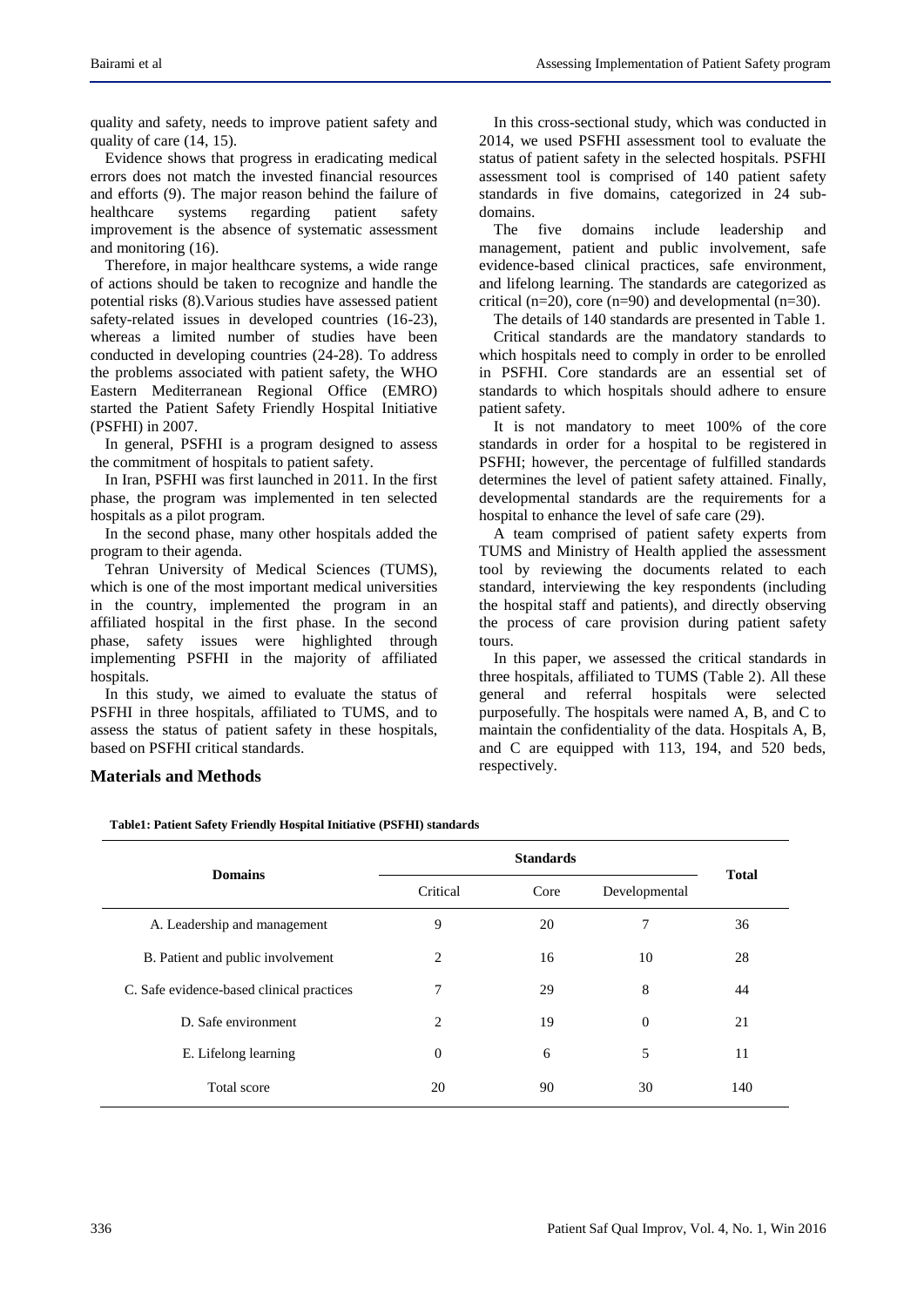**Score**

| <b>Critical standards</b>                                                                                                                                                     | Not met $(0)$ | Partially met<br>(0.5) | Fully met (1) |
|-------------------------------------------------------------------------------------------------------------------------------------------------------------------------------|---------------|------------------------|---------------|
| A.1.1.1. The hospital has patient safety as a strategic priority. This strategy is<br>implemented through a detailed action plan.                                             |               |                        |               |
| A.1.1.2. The hospital has designated a senior staff member with a sense of                                                                                                    |               |                        |               |
| responsibility, accountability, and authority for patient safety.                                                                                                             |               |                        |               |
| A.1.1.3. The leadership conducts regular patient safety leadership walk-rounds to                                                                                             |               |                        |               |
| promote patient safety.                                                                                                                                                       |               |                        |               |
| A.2.1.1. A designated person coordinates patient safety and risk management                                                                                                   |               |                        |               |
| activities to promote safety culture, identify the risks in the system, and act on                                                                                            |               |                        |               |
| patient safety improvement opportunities.                                                                                                                                     |               |                        |               |
| A.2.1.2. The hospital conducts regular morbidity and mortality meetings (at least                                                                                             |               |                        |               |
| every month).                                                                                                                                                                 |               |                        |               |
| A.4.1.1. The hospital ensures availability of essential equipments.<br>A.4.1.2. The hospital ensures that all reusable medical devices are properly                           |               |                        |               |
| decontaminated prior to use.                                                                                                                                                  |               |                        |               |
| A.4.1.3. The hospital has sufficient supplies to ensure prompt decontamination and                                                                                            |               |                        |               |
| sterilization.                                                                                                                                                                |               |                        |               |
| A.5.1.1. Qualified clinical staff (both permanent and temporary) are registered to                                                                                            |               |                        |               |
| practice by an appropriate committee.                                                                                                                                         |               |                        |               |
| B.2.1.1. Before any invasive procedures, consent should be signed by patients. The                                                                                            |               |                        |               |
| patients should be informed of all the risks, benefits, and potential side-effects of the                                                                                     |               |                        |               |
| procedures in advance.                                                                                                                                                        |               |                        |               |
| B.3.1.1. All patients are identified and verified with at least two identifiers including<br>the full name and date of birth (room number is not included) whenever a patient |               |                        |               |
| undergoes a procedure (e.g., laboratory, diagnostic, or therapeutic procedures) or                                                                                            |               |                        |               |
| transfer or is administered a medication, blood, or blood components.                                                                                                         |               |                        |               |
| C.1.1.1. The hospital maintains clear channels of communication for urgent critical                                                                                           |               |                        |               |
| results.                                                                                                                                                                      |               |                        |               |
| C.1.1.2. The hospital has systems in place to ensure safe communication of pending                                                                                            |               |                        |               |
| test results to patients and care providers after discharge.                                                                                                                  |               |                        |               |
| C.2.1.1. The hospital has an infection prevention control program, including<br>infection prevention and control policies, protocols, and procedures, as well as a            |               |                        |               |
| multidisciplinary committee.                                                                                                                                                  |               |                        |               |
| C.2.1.2. The hospital ensures proper decontamination of all equipments with special                                                                                           |               |                        |               |
| emphasis on high-risk areas.                                                                                                                                                  |               |                        |               |
| C.3.1.1. The hospital implements guidelines, including WHO guidelines, on safe                                                                                                |               |                        |               |
| blood and blood products.                                                                                                                                                     |               |                        |               |
| C.3.1.2. The hospital has safe pre-transfusion procedures, e.g., recruitment,<br>selection, and retention of voluntary blood donors and blood screening (e.g., HIV            |               |                        |               |
| and HBV).                                                                                                                                                                     |               |                        |               |
| C.5.1.1. The hospital ensures availability of life-saving medications at all times.                                                                                           |               |                        |               |
| D.2.1.1. The hospital segregates waste according to the hazard level (see the                                                                                                 |               |                        |               |
| guidelines) and color codes it.                                                                                                                                               |               |                        |               |
| D.2.1.2. The hospital conforms to guidelines on the management of sharps waste,                                                                                               |               |                        |               |
| including WHO guidelines.                                                                                                                                                     |               |                        |               |
|                                                                                                                                                                               |               |                        |               |

#### **Table2: Critical standards for enrollment in Patient Safety Friendly Hospital Initiative (PSFHI)**

# **Results**

Based on the results of the present study, hospital A could meet 77.5% of the critical standards, as shown in Table 3. The highest score on critical standards was obtained in the domain of leadership and management (88.88%), followed by safe evidence-based clinical practices, patient and public involvement, and safe environment, respectively (78.58%, 50%, and 50%, respectively).

Based on the results, the level of adherence to standards in hospitals B and C was similar to hospital

A, although the percentages were different in each domain. In hospital B, 70%, 83.33%, 64.28%, and 50% of critical standards were met in the domains of leadership and management, safe evidence-based clinical practices, safe environment, and patient and public involvement, respectively.

As the findings indicated, among the selected hospitals, hospital C could obtain the highest score in the domain of leadership and management (94.44%), followed by the domains of safe evidence-based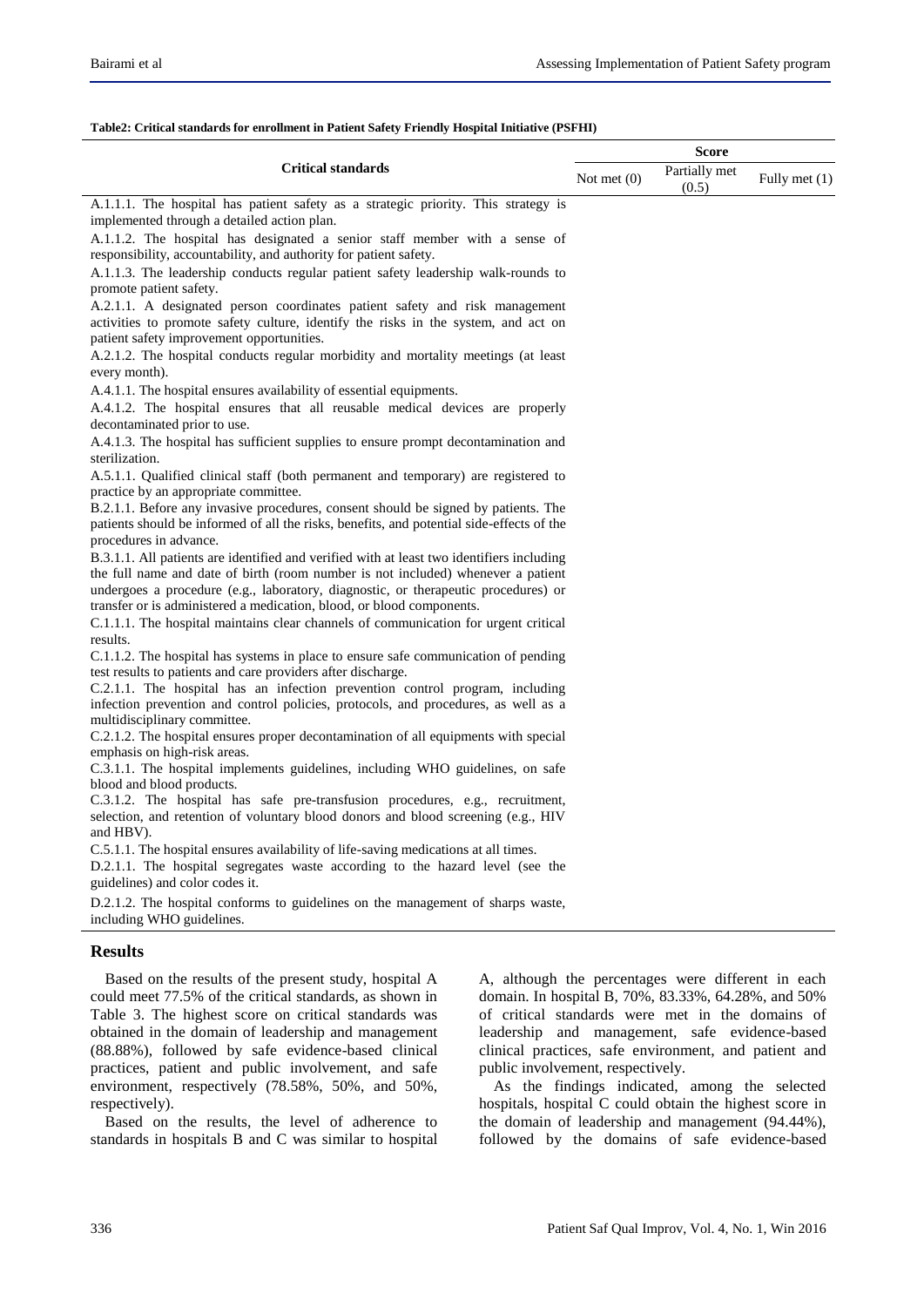clinical practices (71.42%), patient and public involvement (50%), and safe environment (50%); the

**Table3: Summary of the results** 

overall score of hospital C was estimated at 77.5%.

| <b>Hospital A</b>                         |                                                                  |       |  |  |  |
|-------------------------------------------|------------------------------------------------------------------|-------|--|--|--|
| <b>Domains</b>                            | <b>Score</b>                                                     | (%)   |  |  |  |
| A. Leadership and management              | 8 out of 9                                                       | 88.88 |  |  |  |
| B. Patient and public involvement         | 1 out of 2                                                       | 50    |  |  |  |
| C. Safe evidence-based clinical practices | 5.5 out of 7                                                     | 78.58 |  |  |  |
| D. Safe environment                       | 1 out of 2                                                       | 50    |  |  |  |
| Total                                     | 15.5 out of 19 (one item was not applicable in this<br>hospital) | 77.5  |  |  |  |
| <b>Hospital B</b>                         |                                                                  |       |  |  |  |
| <b>Domains</b>                            | <b>Score</b>                                                     | (9/0) |  |  |  |
| A. Leadership and management              | 7.5 out of 9                                                     | 83.33 |  |  |  |
| B. Patient and public involvement         | 1 out of 2                                                       | 50    |  |  |  |
| C. Safe evidence-based clinical practices | 4.5 out of 7                                                     | 64.28 |  |  |  |
| D. Safe environment                       | 1 out of 2                                                       | 50    |  |  |  |
| Total                                     | 14 out of 19 (one item was not applicable in this hospital)      | 70    |  |  |  |
|                                           | <b>Hospital C</b>                                                |       |  |  |  |
| <b>Domains</b>                            | <b>Score</b>                                                     | (%)   |  |  |  |
| A. Leadership and management              | 8.5 out of 9                                                     | 94.44 |  |  |  |
| B. Patient and public involvement         | 1 out of 2                                                       | 50    |  |  |  |
| C. Safe evidence-based clinical practices | 5 out of 7                                                       | 71.42 |  |  |  |
| D. Safe environment                       | 1 out of 2                                                       | 50    |  |  |  |
| Total                                     | 15.5 out of 19 (one item was not applicable in this<br>hospital) | 77.5  |  |  |  |

### **Discussion**

In 2004, the 57th World Health Assembly announced the establishment of an international alliance to improve patient safety. Accordingly, the World Alliance for Patient Safety was launched in that year. The aim of this alliance was to foster international collaboration to improve patient safety (8). Moreover, the increasing attention to safety issues in the health sector initiated the EMRO to implement PSFHI in 2007 (29).

Accordingly, we implemented PSFHI in three hospitals, affiliated to TUMS to assess patient safety in these hospitals. In this study, we assessed the critical standards in the selected hospitals.

The maximum score on critical standards was 20; as one item was not applicable for the selected hospitals, the total score was 19. All three hospitals could meet more than 70% of the critical standards, which is considered suitable for the first evaluation.

Similarly, in a study by Bahadori in an eye hospital, 77.78% of the critical standards were met (30).

Additionally, in a previous report by Sidiqqi, conducted in seven countries, the range of compliance to critical standards varied from 2 in Yemen to 15.5 (the total score was 20) in Egypt (31). The score obtained in our hospitals was similar to the highest score in the mentioned study.

According to the results of the present study, the highest score on critical standards was attributed to the domain of leadership and management. This indicates the high level of managerial commitment to PSFHI in all the selected hospitals. In fact, the high level of managerial commitment is a key factor for supporting patient safety activities (32, 33).

The performance of hospitals in the domain of safe evidence-based clinical practices was also acceptable. This domain mainly refers to the safety standards in laboratory, radiology, and infection control units, which play a significant role in patient safety. In particular, healthcare-related infection is a major threat to patient safety, leading to patient disability, death, and additional care provision (8). In terms of technical matters such as safe environment, which includes management and segregation of sharps waste, and patient and public involvement, which covers patient consent and identification, the hospitals are required to take more effective measures. Overall, based on the findings, implementation of PSFHI in hospitals has a great impact on improving patient safety (34).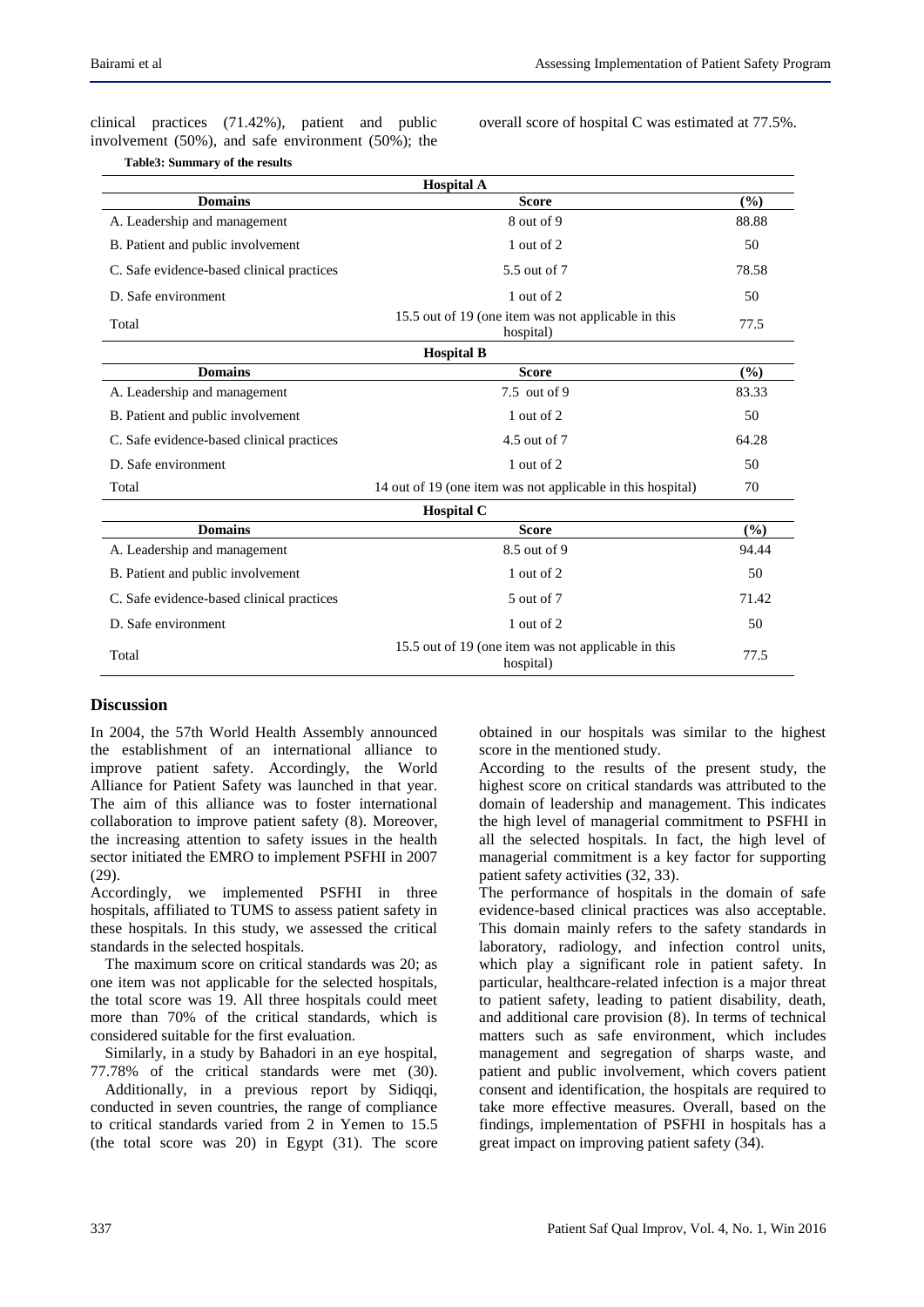## **Conclusion**

Patient safety improvement in hospitals needs a system-wide action plan and comprehensive approaches. It seems that PSFHI is a suitable program for fulfilling patient safety goals. All the hospitals in this survey had a good managerial commitment to

# **References**

- 1- Organization WH. Summary of the evidence on patient safety: implications for research. 2008.
- 2- David G, Gunnarsson CL, Waters HC, Horblyuk R, Kaplan HS. Economic measurement of medical errors using a hospital claims database. Value in health: the journal of the International Society for Pharmacoeconomics and Outcomes Research. 2013 Mar-Apr;16(2):305-10.
- 3- Andel C, Davidow SL, Hollander M, Moreno DA. The economics of health care quality and medical errors. Journal of health care finance. 2012 Fall;39(1):39-50.
- 4- Kohn LT, Corrigan JM, Donaldson MS. To err is human:: building a Safer Health System: National Academies Press; 2000.
- 5- Shojania KG, Duncan BW, McDonald KM, Wachter RM, Markowitz AJ. Making health care safer: a critical analysis of patient safety practices. Evidence report/technology assessment (Summary). 2001 (43):i-x, 1-668.
- 6- Yang C-C, Wang Y-S, Chang S-T, Guo S-E, Huang M-F. A study on the leadership behavior, safety culture, and safety performance of the healthcare industry. World Academy of Science, Engineering and Technology. 2009;53:1148-55.
- 7- World Health Organization.10 Facts of Patient Safety. Geneva: WHO; 2010. Available from: [http://www.who.int/features/factfiles/patient\\_safety/pa](http://www.who.int/features/factfiles/patient_safety/patient_safety_facts/en/) [tient\\_safety\\_facts/en/.](http://www.who.int/features/factfiles/patient_safety/patient_safety_facts/en/)
- 8- Pittet D, Donaldson L. Challenging the world: patient safety and health care-associated infection. International journal for quality in health care : journal of the International Society for Quality in Health Care / ISQua. 2006 Feb;18(1):4-8.
- 9- Shekelle PG, Wachter RM, Pronovost PJ, Schoelles K, McDonald KM, Dy SM, et al. Making health care safer II: an updated critical analysis of the evidence for patient safety practices. Evidence report/technology assessment. 2013 Mar(211):1-945.
- 10- Arce HE. Hospital accreditation as a means of achieving international quality standards in health. International journal for quality in health care: journal of the International Society for Quality in Health Care / ISQua. 1998 Dec;10(6):469-72.
- 11- Shaw CD. Toolkit for accreditation programs. Melbourne: International Society for Quality in Health Care (ISQua). 2004.
- 12- Wachter RM. Understanding patient safety: McGraw Hill Medical; 2012.
- 13- Wachter RM. Patient safety at ten: unmistakable

patient safety; therefore, they could obtain high scores on critical standards.

## **Acknowledgement**

The authors would like to thank the directors, personnel, and patients at the selected hospitals for their sincere cooperation.

progress, troubling gaps. Health affairs (Project Hope). 2010 Jan-Feb;29(1):165-73.

- 14- Benning A, Ghaleb M, Suokas A, Dixon-Woods M, Dawson J, Barber N, et al. Large scale organisational intervention to improve patient safety in four UK hospitals: mixed method evaluation. BMJ (Clinical research ed). 2011;342:d195.
- 15- Dixon-Woods M, Baker R, Charles K, Dawson J, Jerzembek G, Martin G, et al. Culture and behaviour in the English National Health Service: overview of lessons from a large multimethod study. BMJ quality & safety. 2014 Feb;23(2):106-15.
- 16- Forster AJ, Dervin G, Martin C, Papp S. Improving patient safety through the systematic evaluation of patient outcomes. Canadian journal of surgery Journal canadien de chirurgie. 2012 Dec;55(6):418-25.
- 17- Singer SJ, Gaba DM, Geppert JJ, Sinaiko AD, Howard SK, Park KC. The culture of safety: results of an organization-wide survey in 15 California hospitals. Quality & safety in health care. 2003 Apr;12(2):112-8.
- 18- Lawton R, Parker D. Barriers to incident reporting in a healthcare system. Quality & safety in health care. 2002 Mar;11(1):15-8.
- 19- Chang A, Schyve PM, Croteau RJ, O'Leary DS, Loeb JM. The JCAHO patient safety event taxonomy: a standardized terminology and classification schema for near misses and adverse events. International journal for quality in health care: journal of the International Society for Quality in Health Care / ISQua. 2005 Apr;17(2):95-105.
- 20- Murff HJ, Patel VL, Hripcsak G, Bates DW. Detecting adverse events for patient safety research: a review of current methodologies. Journal of biomedical informatics. 2003 Feb-Apr;36(1-2):131- 43.
- 21- Smallwood RA. The safety and quality of health care: from Council to Commission. The Medical journal of Australia. 2006 May 15;184(10 Suppl):S39- 40.
- 22- Bates DW, Leape LL, Petrycki S. Incidence and preventability of adverse drug events in hospitalized adults. Journal of general internal medicine. 1993 Jun;8(6):289-94.
- 23- Brennan TA, Leape LL. Adverse events, negligence in hospitalized patients: results from the Harvard Medical Practice Study. Perspectives in healthcare risk management / American Society for Healthcare Risk Management of the American Hospital Association. 1991 Spring;11(2):2-8.